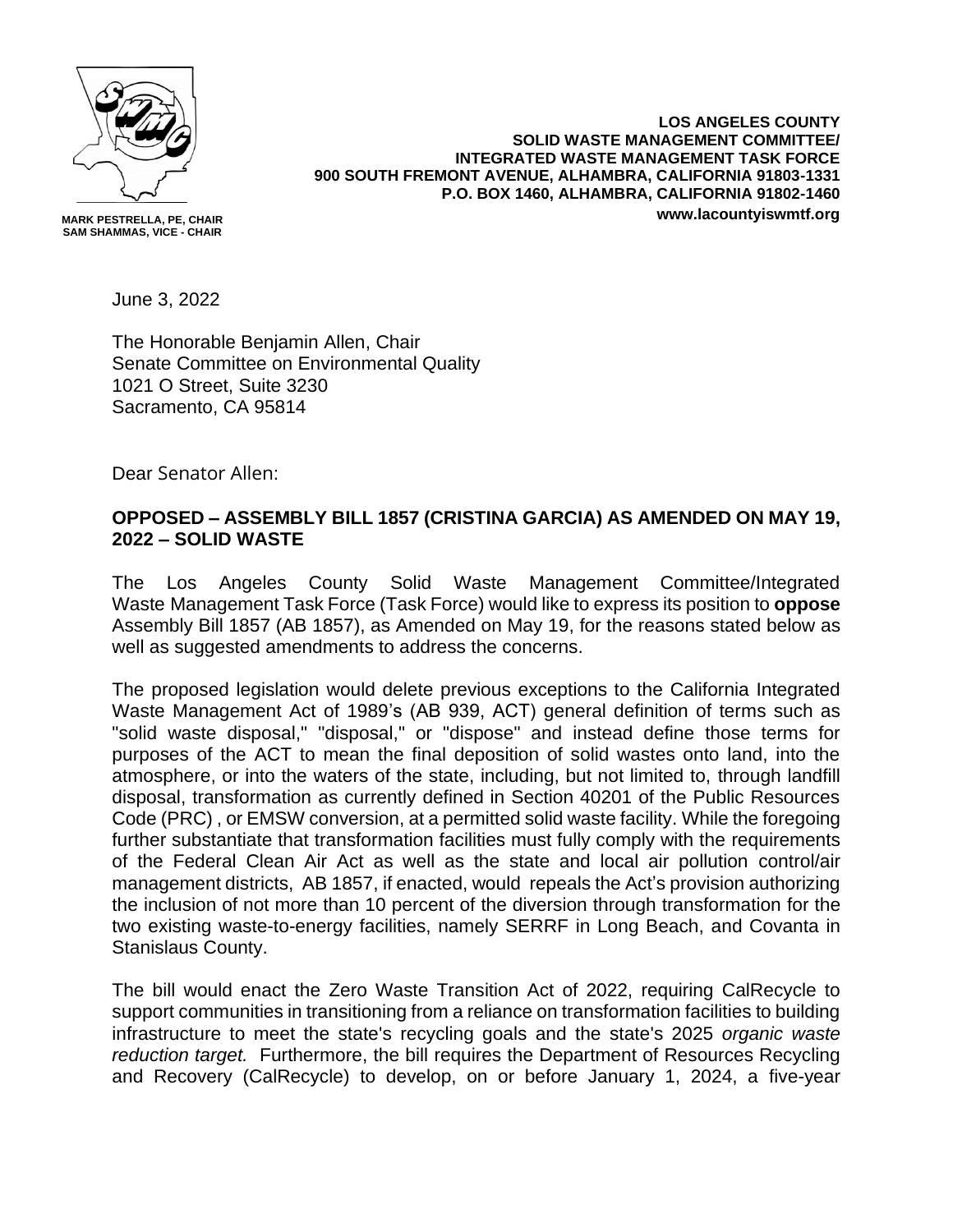The Honorable Benjamin Allen June 3, 2022 Page 2

investment strategy to drive local zero waste strategies for communities seeking to reduce their reliance on transformation.

This bill as written would severely impact the ability of jurisdictions to make use of new technologies to process post-recycled residual waste and divert it from landfills in the future. The Assembly Floor Analysis for the May 19, 2022 version of the bill states that the Zero Waste Transition Act of 2022 will support communities in transitioning from a reliance on "transformation" facilities to building infrastructure to meet the state's recycling goals and organic waste reduction targets. The definition of transformation in the Analysis is inconsistent with Section 40201 of the PRC by stating **"Transformation refers to the incineration of solid waste…"** while disregarding advanced conversion technologies (CT)s that are enlisted in Section 40201 of the PRC and are essential for the state to reach its recycling goals and meet waste reduction targets as was recognized by the former California Integrated Waste Management Board and its Report to the Legislator and its Resolution No. 2005-78, (copy enclosed). The Task Force strongly believes that the state policy makers need to support the development and use of CTs through amended state statutes and regulations, particularly to enhance the production of low carbon energy, fuels, and chemical needed to achieve California GHG reductions goals as well as electrification and zero waste goals.

Recycling is not just turning the same material back into the same product; rather, it is also using the discarded materials and placing the raw materials back into other usable products. This recycling of discarded materials includes transformation, not incineration, of the waste into useful products such as biogas, polymers, and resins that can reduce mining and extraction of raw materials. Without transformation, the recycling and reuse industry will be limited in the amounts of materials it will be able to return to the circular economy.

Moreover, various types of organics, plastics, and compostable materials cannot be continuously recycled indefinitely without causing contamination, health, and/or safety problems. Even if hard-to-handle or non-recyclable materials are prohibited from sale in the State, there will still be essential packaging and product materials that cannot be recycled or banned, and "recycling" will generate residual materials that remain after recyclables and organic wastes are processed. As an alternative to landfilling, California needs a disposal pathway for these materials and "post-recycled" residuals.

The Assembly Floor Analysis of AB 1857 intensifies the growing misconception that CT processes incinerate solid waste and create significant amounts of pollution. Unlike incineration, CT does not burn solid waste. Instead, it uses high heat, pressure, chemicals, and/or other mechanisms in a zero or a low oxygen environment to break solid waste into syngas, polymers, or other materials that can be used to create new products. Advocating for CT does not mean everything in the waste stream must go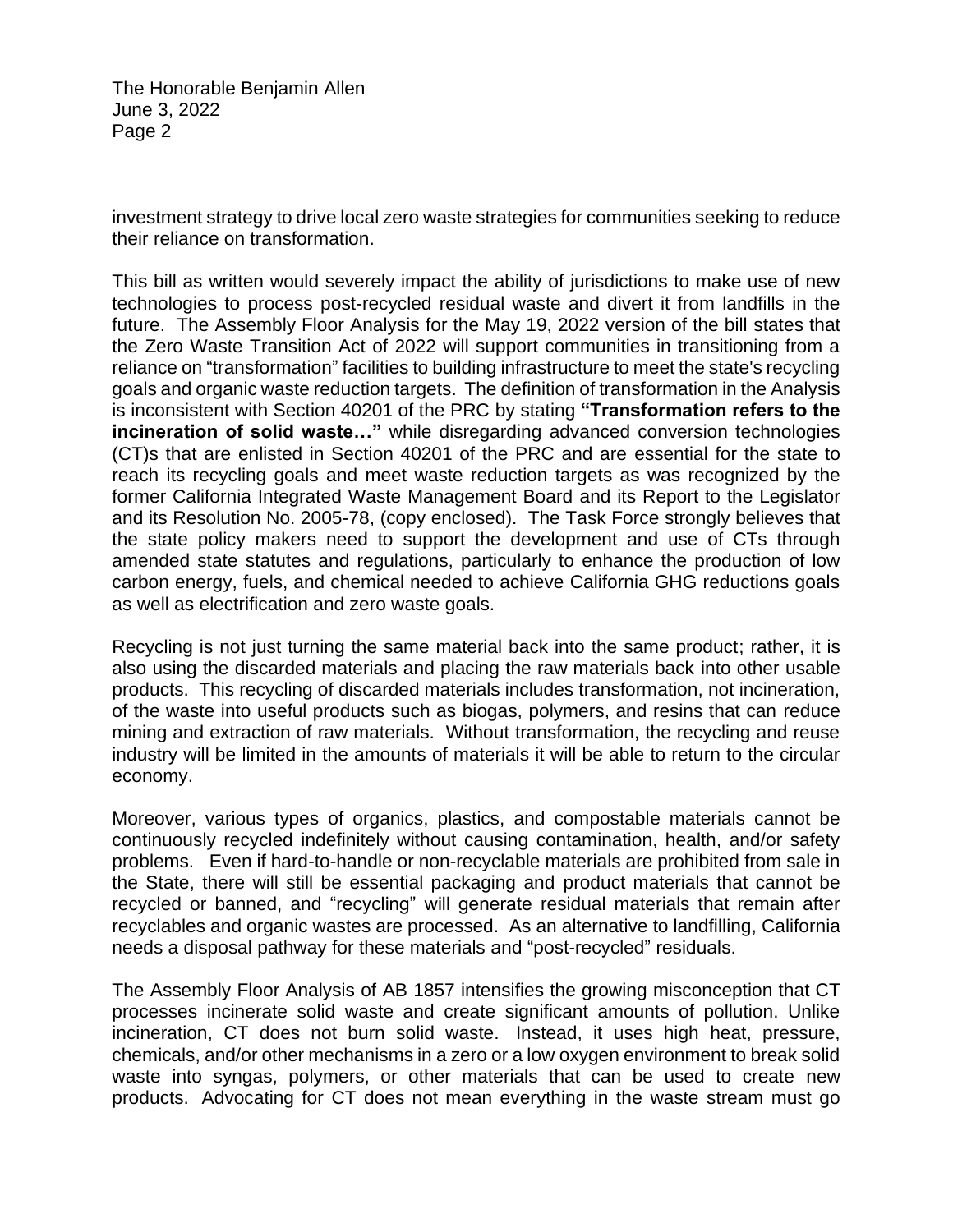The Honorable Benjamin Allen June 3, 2022 Page 3

straight to this process without source separating or preprocessing. CT is necessary as a later step in the processing of certain waste streams. The use of CT must be done in conjunction with public education on reducing curbside contamination, developing advanced recycling markets, improving collection, and requiring manufacturers to produce products that can be recycled or composted.

The Task Force recommends the following amendments to the bill to clarify the bill's intent to address incineration of waste and continue to allow existing waste diversion facilities that support local jurisdictions to operate:

- Revise all references from "transformation" to "incineration" *by adding "Section 40141.1 to the Public Resources Code (PRC) to read 'For provision of any law except as provided in this section, incineration means the destruction of solid, liquid, or gaseous wastes through high-temperature burning.' Transformation does not include incineration."*
- Continue to allow SERRF and Covanta facilities which were in operation prior to 1995 and serving jurisdictions in the Los Angeles and Stanislaus Counties to be eligible for a maximum of not more than 10 percent diversion through the utilization of the said two existing facilities pursuant to Section 41783 (a) (5) of the PRC.
- *Add Section 40195.05 to the PRC to read "Solid Waste Incinerator: Solid Waste Incinerator means any facility that generates electricity or steam from the combustion of any solid waste material from commercial or industrial establishments or the general public (including single and multi-family residences, hotels, and motels)."*
- Revise Subdivision 40192 (b) of the PRC to replace "transformation" with "incineration."
- Revise Section 40201 of the PRC by deleting the reference to "incineration."
- Revise the bill's proposed Subdivision 26011.8 (b) (1) of the PRC by deleting the last sentence.

Pursuant to Chapter 3.67 of the Los Angeles County Code and the California Integrated Waste Management Act of 1989 (Assembly Bill 939), the Task Force is responsible for coordinating the development of all major solid waste planning documents prepared for the County of Los Angeles and the 88 cities in Los Angeles County with a combined population in excess of ten million. Consistent with these responsibilities and to ensure a coordinated and cost-effective and environmentally sound solid waste management system in Los Angeles County, the Task Force also